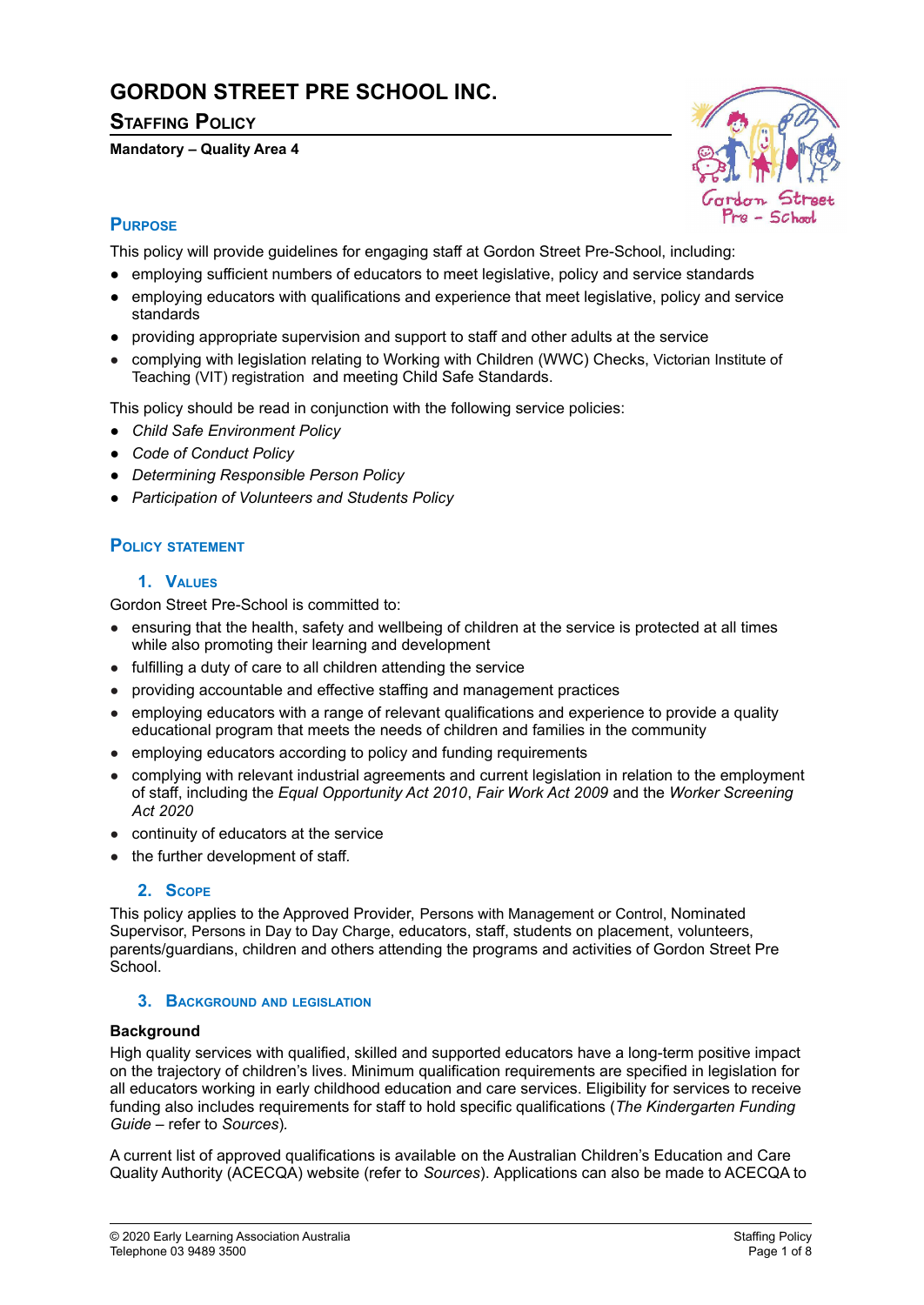determine if other qualifications (such as those gained overseas) entitle the individual to work as an early childhood teacher, diploma-level educator or certificate III level educator. Application forms are available on the ACECQA website and a fee is required for processing an application.

In addition, there are legislative requirements that there is at least one educator who holds current approved first aid qualifications, anaphylaxis management training and emergency asthma management training to be in attendance and immediately available at all times that children are being educated and cared for by the service. These qualifications must be updated as required, and details of qualifications must be kept on an individual's staff record. As a demonstration of duty of care and best practice, ELAA recommends **all educators** have current approved first aid qualifications, anaphylaxis management training and emergency asthma management training.

Opportunities for professional development are crucial for all educators to ensure that their work practice remains current and aligned to the practices and principles of the national *Early Years Learning Framework* (EYLF) and the *Victorian Early Years Learning and Development Framework* (VEYLDF) (refer to *Sources*).

Staff are required to actively supervise children at all times when children are in attendance at the service (refer to *Supervision of Children Policy*). To facilitate this, services are required to comply with legislated educator-to-child ratios at all times, which are based on the qualifications of the educators, and the ages and number of children at the service. Only those educators working directly with children (refer to *Definitions*) can be counted in the ratio.

All educators and staff are required by law to have a current WWC Clearance or be registered with the Victorian Institute of Teaching (refer to *Definitions*). It is also recommended that the Nominated Supervisor and staff with financial responsibilities also have a criminal history record check (refer to *Definitions* and *Sources*).

Child Safe Standard 4 requires organisations to have policies and procedures in place for the recruitment and selection, supervision, training and performance management of staff (refer to *Child Safe Environment Policy*).

# **Legislation and standards**

Relevant legislation and standards include but are not limited to:

- Child Safe Standards
- *Education and Care Services National Law Act 2010*
- *Education and Care Services National Regulations 2011*
- *●* Education and Training Reform Act 2006 (Vic) (amended in 2014)
- *● Equal Opportunity Act 2010* (Vic)
- *● Fair Work Act 2009*
- *National Quality Standard*, Quality Area 4: Staffing Arrangements
- *Privacy Act 1988* (Cth)
- *Privacy and Data Protection Act 2014* (Vic)
- *Worker Screening Act 2020*
- *Worker Screening Regulations 2021* (Vic)

# **4. DEFINITIONS**

The terms defined in this section relate specifically to this policy. For commonly used terms e.g. Approved Provider, Regulatory Authority, National Law, National Regulations etc. refer to the *General Definitions* section of this manual.

**Adequate supervision:** (In relation to this policy) **supervision** entails all children (individuals and groups) in all areas of the service, being in sight and/or hearing of an educator at all times including during toileting, sleep, rest and transition routines (National Law 165). Services are required to comply with the legislative requirements for educator-to-child ratios at all times. Supervision contributes to protecting children from hazards that may emerge in play, including hazards created by the equipment used.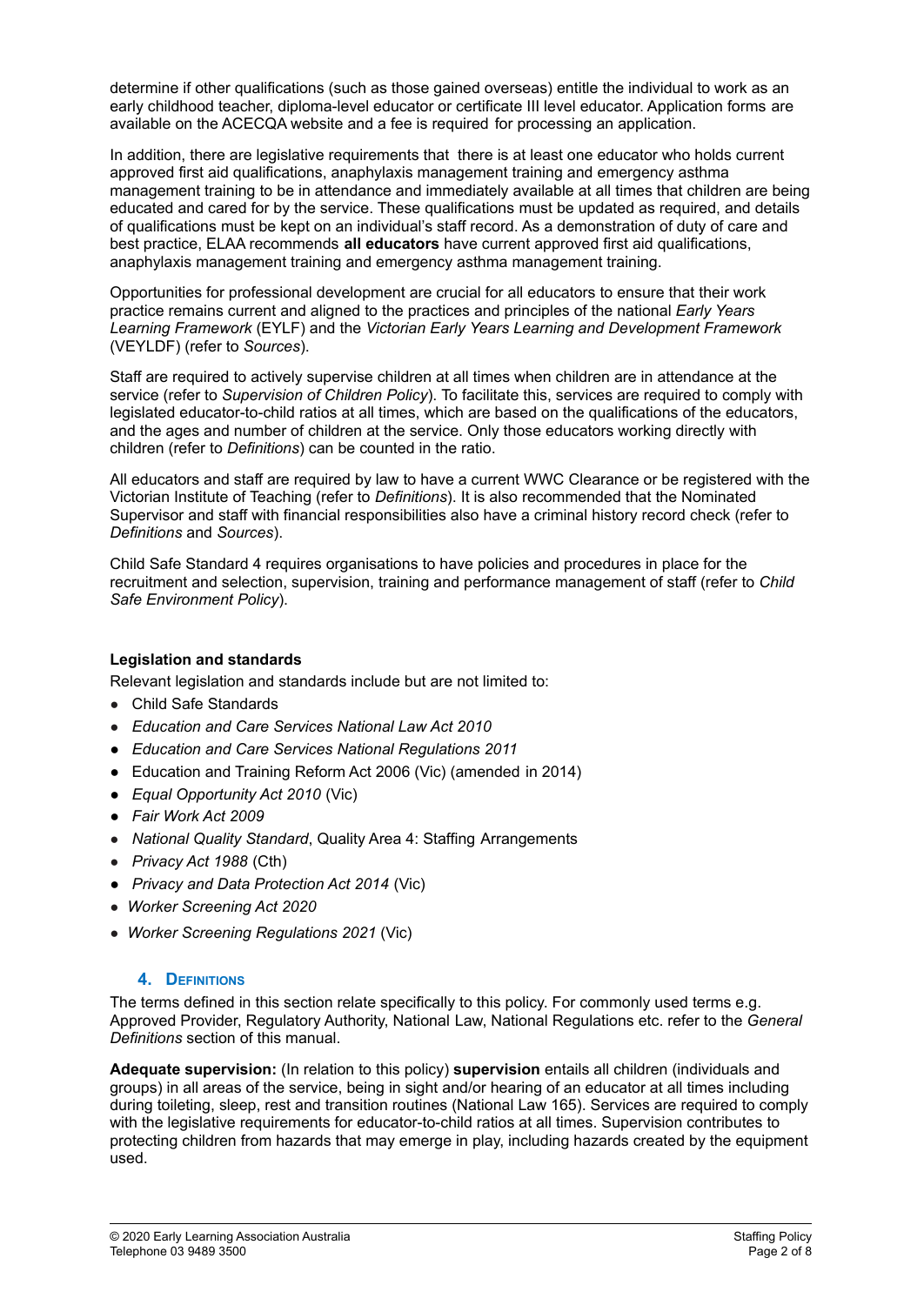Adequate supervision refers to constant, active and diligent supervision of every child at the service. Adequate supervision requires that educators are always in a position to observe each child, respond to individual needs, and immediately intervene if necessary. Variables affecting supervision levels include:

- number, age and abilities of children
- number and positioning of educators
- current activity of each child
- areas in which the children are engaged in an activity (visibility and accessibility)
- developmental profile of each child and of the group of children
- experience, knowledge and skill of each educator
- need for educators to move between areas (effective communication strategies).

**Approved first aid qualification:** A list of approved first aid qualifications, anaphylaxis management and emergency asthma management training is published on the ACECQA website: [www.acecqa.gov.au](http://www.acecqa.gov.au)

**Criminal history record check:** A full-disclosure, Australia-wide criminal history record check issued by Victoria Police (refer to *Sources*), or by a police force or other authority of a state or territory, or the Commonwealth. It may also be referred to as a National Police Certificate or Police Records Check.

**Early Childhood Teacher (ECT):** A person with an approved early childhood teaching qualification. Approved qualifications are listed on the ACECQA website: [www.acecqa.gov.au](http://www.acecqa.gov.au)

**Educator:** An individual who provides education and care for children as part of an education and care service.

**Educational Leader:** The Approved Provider of an education and care service must designate, in writing, a suitably-qualified and experienced educator, co-ordinator or other individual to lead the development and implementation of educational programs at the service (Regulation 118). This person must have a thorough understanding of the *Early Years Learning Framework* and the *Victorian Early Year Learning and Developmental Framework* be able to guide other educators in their planning and reflection, and mentor colleagues in the implementation of their practice.

*The Kindergarten Funding Guide***:** provides detailed information from the Department of Education and Training (DET) about the types of kindergarten funding available, eligibility criteria, how to apply for funding and how to comply with operational requirements once funding has been granted.

**Nominated Supervisor:** A person who has been nominated by the Approved Provider of the service under Part 3 of the Act can be the Nominated Supervisor. All services must have a Nominated Supervisor with responsibility for the service in accordance with the National Regulations. The Approved Provider must take reasonable steps to ensure the Nominated Supervisor is a fit and proper person with suitable skills, qualifications and experience. The Regulatory Authority must be notified if the Nominated Supervisor for the service changes or is no longer employed at the service within 14 days.

**Person with Management or Control:** Each member of the executive committee of the association which is the Approved Provider, who has the responsibility, alone or with others, for managing the delivery of the education and care service.

**Responsible Person:** The Approved Provider (if that person is an individual, and in any other case the person with management or control of the service operated by the Approved Provider) or a Nominated Supervisor or person in day-to-day charge of the service in accordance with the National Regulations.

**Staff record:** A record which the Approved Provider of a centre-based service must keep containing information about the Nominated Supervisor, the Educational Leader, staff, volunteers, students and the Responsible Person at a service. Details that must be recorded include qualifications, training and the WWC Check (Regulations 146–149). A sample staff record is available on the ACECQA website: [www.acecqa.gov.au](http://www.acecqa.gov.au)

**Victorian Institute of Teaching (VIT):** The statutory authority for the regulation and promotion of the teaching profession in Victoria, established as part of the Victorian Institute of Teaching Act 2001. All early childhood teachers are required to be registered with the Victorian Institute of Teaching.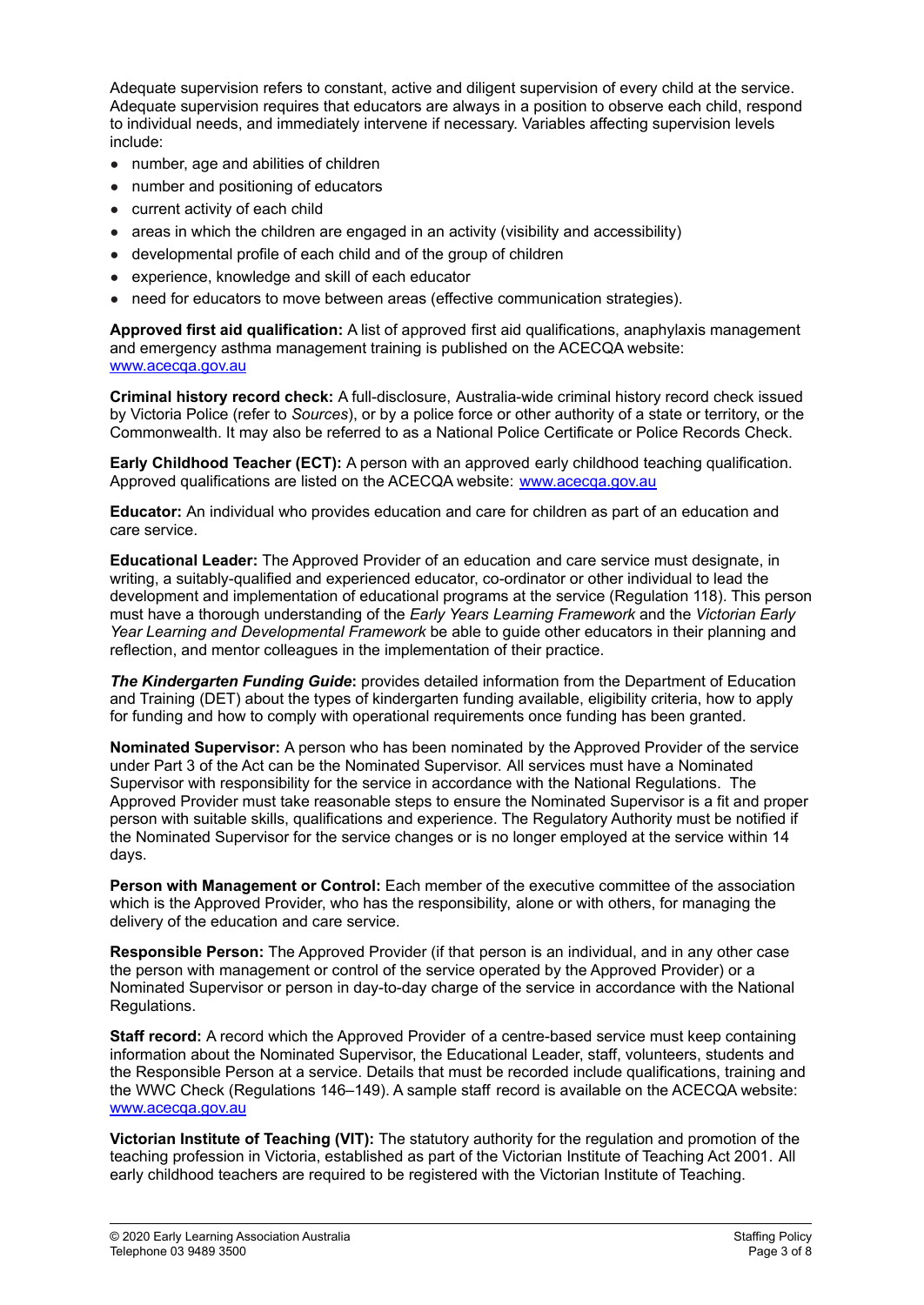**Working directly with children:** Working directly with children is defined as being physically present with children and directly engaged in providing them with education and/or care.

**Working with Children (WWC) Check:** The check is a legal requirement under the *Worker Screening Act 2020* for those undertaking paid or voluntary child-related work in Victoria. The Department of Justice assesses a person's suitability to work with children by examining relevant serious sexual, physical and drug offences in a person's national criminal history and, where appropriate, their professional history.

**Working with Children (WWC) Clearance:** A WWC Clearance is granted to a person under Worker Screening legislation if:

- they have been assessed as suitable to work with children
- there has been no information that, if the person worked with children, they would pose a risk to those children
- they are not prohibited from attempting to obtain, undertake or remain in child-related employment.

# **5. SOURCES AND RELATED POLICIES**

#### **Sources**

The Commission for Children and Young People (2018), *A Guide for Creating a Child Safe Organisation:* <https://ccyp.vic.gov.au/assets/resources/CSSGuideFinalV4-Web-New.pdf>

Australian Children's Education and Care Quality Authority (ACECQA): [www.acecqa.gov.au](http://www.acecqa.gov.au)

- ELAA's *Employee Management and Development Kit* developed to support early learning services in the ongoing management and development of their employees. Available from <https://elaa.org.au/resources/free-resources/employee-management-development-kit/>
- ELAA's *Early Childhood Management Manual* contains additional information and attachments relating to staffing, including sample position descriptions, sample letters of employment and interview questions. Available from: [www.elaa.org.au](http://www.elaa.org.au)
- Department of Education and Training , *The Kindergarten Funding Guide:* https://www.education.vic.gov.au/childhood/providers/funding/Pages/kinderfundingcriteria.aspx
- *The Early Years Learning Framework for Australia: Belonging, Being, Becoming*: [www.education.gov.au](http://www.education.gov.au)

*Victorian Early Years Learning and Development Framework*: [www.education.vic.gov.au](http://www.education.vic.gov.au/Pages/default.aspx)

Working with Children Check unit, Department of Justice and Regulation – provides details of how to obtain a WWC Check: [www.workingwithchildren.vic.gov.au](http://www.workingwithchildren.vic.gov.au)

Victoria Police – National Police Record Check: [www.police.vic.gov.au](http://www.police.vic.gov.au/)

#### **Service policies**

*Administration of First Aid Policy*

- *Anaphylaxis Policy*
- *Asthma Policy*

*Child Safe Environment Policy*

*Code of Conduct Policy*

*Complaints and Grievances Policy*

- *Curriculum Development Policy*
- *Delivery and Collection of Children Policy*
- *Determining Responsible Person Policy*

*Inclusion and Equity Policy*

*Interactions with Children Policy*

*Participation of Volunteers and Students Policy*

- *Privacy and Confidentiality Policy*
- *Supervision of Children Policy*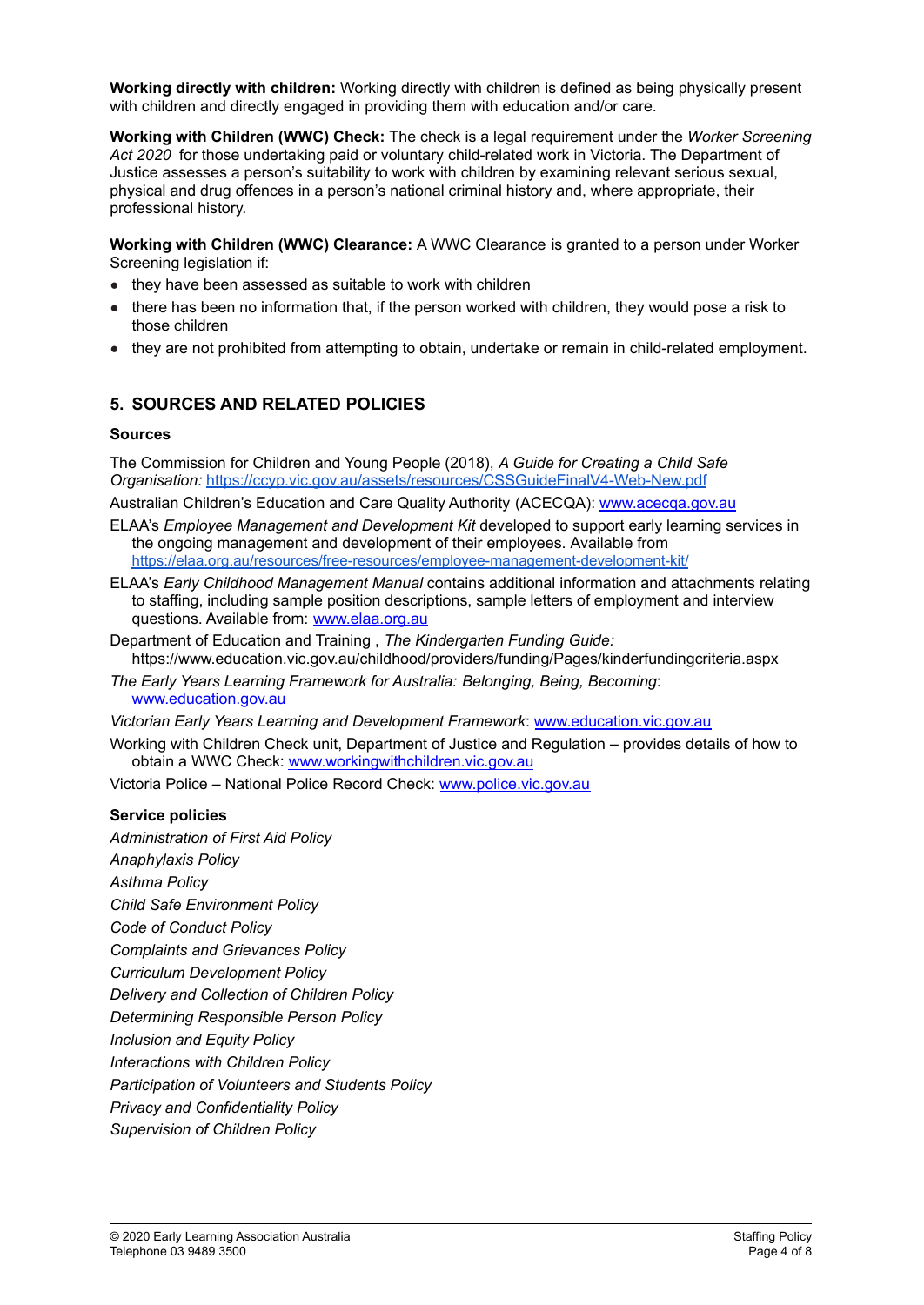# **PROCEDURES**

#### **The Approved Provider and persons with management or control are responsible for:**

- complying with the service's *Code of Conduct Policy* at all times
- appointing Nominated Supervisors (refer to *Definitions*) who are aged 18 years or older, fit and proper and have suitable skills, as required under the Education and Care Services National Law, Section 161 (refer to *Determining Responsible Person Policy*)
- ensuring that there is a Responsible Person (refer to *Definitions* and *Determining Responsible Person Policy*) on the premises at all times the service is in operation (National Law, Section 162)
- ensuring that the Nominated Supervisor, educators and all staff comply with the *Code of Conduct Policy* at all times
- ensuring that children being educated and cared for by the service are adequately supervised (refer to *Definitions* and *Supervision of Children Policy*) at all times they are in the care of that service (National Law: Section 165(1))
- complying with the legislated educator-to-child ratios at all times (National Law: Sections 169(1) & (2), National Regulations: Regulations 123, 357)
- ensuring that all staffing meets the requirements of *The Kindergarten Funding Guide* (refer to *Sources*) at all times the service is in operation
- complying with relevant industrial agreement and current legislation relating to the employment of staff, including the *Equal Opportunity Act 2010*, *Fair Work Act 2009, Occupational Health and Safety Act 2004* and the *Worker Screening Act 2020*
- following the guidelines for the recruitment, selection and ongoing management of staff as outlined in the *Child Safe Environment Policy*
- employing the relevant number of appropriately-qualified educators (refer to *Definitions*) with ACECQA approved qualifications (refer to *Background* and *Sources*) (Regulations 126)
- employing additional staff, as required, to assist in the provision of a quality early childhood education and care program
- ensuring an early childhood teacher (refer to *Definitions*) is working with the service for the required period of time specified in the National Regulations, and that, where required, a record is kept of this work (Regulations 130–135, 152, 363)
- maintaining a record of educators working directly with children in accordance with Regulation 151
- appointing an appropriately-qualified and experienced educator to be the Educational Leader (refer to *Definitions*), and ensuring this is documented on the staff record (Regulations 118, 148)
- ensuring that educators and other staff are provided with a current position description that relates to their role at the service
- maintaining a staff record (refer to *Definitions*) in accordance with Regulation 145, including information about the Responsible Person, Nominated Supervisor, the Educational Leader, other staff members, volunteers and students. Details that must be recorded include qualifications, training, Working with Children Clearance as set out in Regulations 146–149. A sample staff record is available on the ACECQA website: [www.acecqa.gov.au](http://www.acecqa.gov.au)
- complying with the requirements of the *Worker Screening Act 2020*, and ensuring that the Nominated Supervisor, educators and staff at the service have a current WWC Clearance (refer to *Definitions*) or a Victorian Institute of Teaching (VIT) certificate of registration (applicable to ECT only).
- confirming the WWC Clearance or confirming VIT registration (applicable to ECT only) of all staff prior to their being engaged or employed as a staff member at the service
- confirming the WWC Clearance of all volunteers prior to their being permitted to be a volunteer at the service
- ensuring that a register of the WWC Clearance or VIT registrations is maintained and the details kept on each staff record (Regulations 145, 146, 147, 149)
- determining who will cover the costs of WWC Checks or criminal history record checks (refer to *Definitions*)
- developing (and implementing, where relevant) an appropriate induction program for all staff appointed to the service
- developing rosters in accordance with the availability of Responsible Persons, staff qualifications, hours of operation and the attendance patterns of children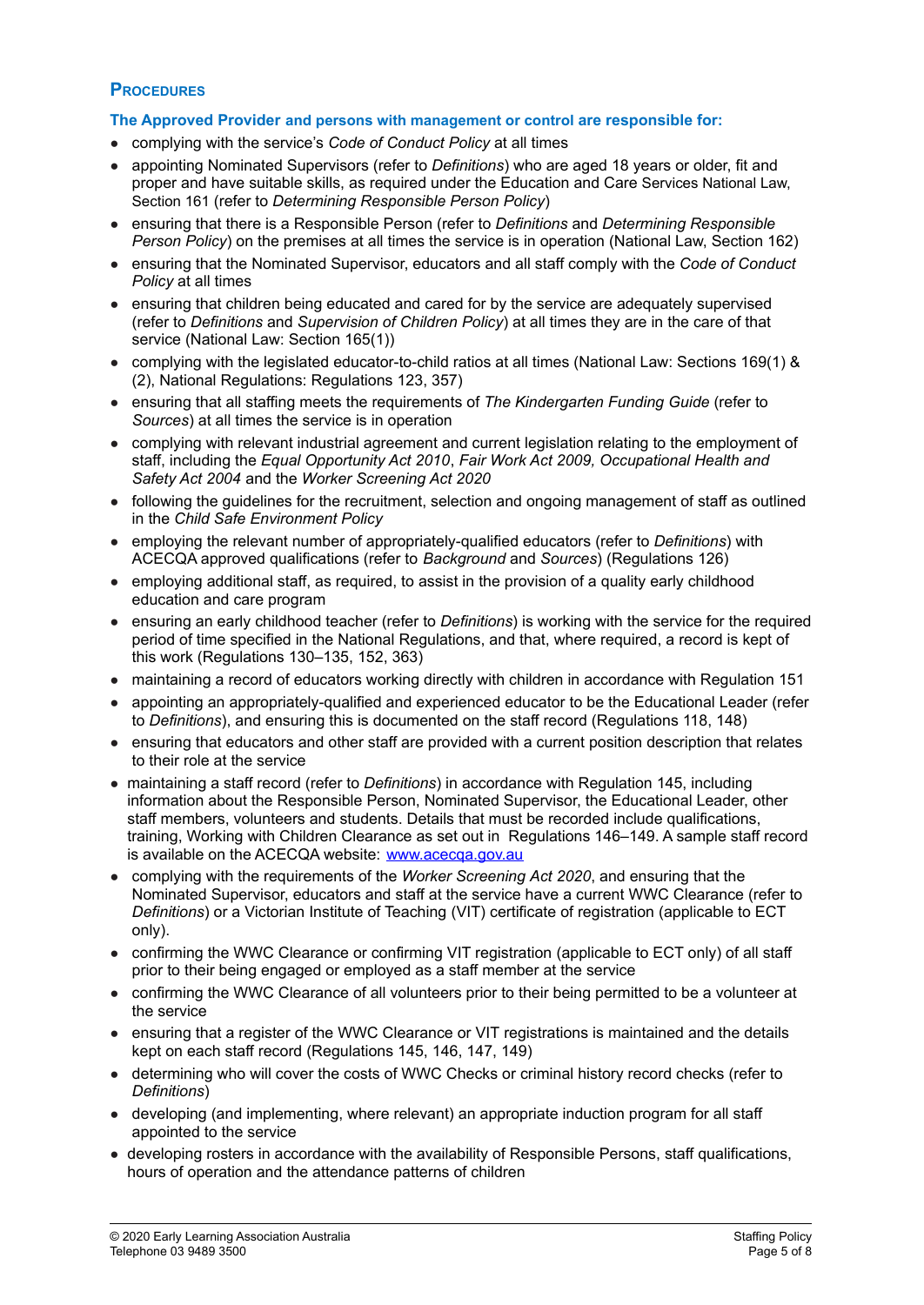- ensuring that volunteers/students and parents/guardians are adequately supervised at all times when participating at the service, and that the health, safety and wellbeing of children at the service is protected (refer to *Participation of Volunteers and Students Policy*)
- ensuring educators who are under 18 years of age are not left to work alone, and are adequately supervised at the service (Regulation 120)
- ensuring that there is at least one educator with current approved first aid qualifications, anaphylaxis management training and emergency asthma management training (refer to *Definitions*) in attendance and immediately available at all times that children are being educated and cared for by the service. (Note: this is a minimum requirement. As a demonstration of duty of care and best practice, ELAA recommends that all educators have current approved first aid qualifications and anaphylaxis management training and emergency asthma management training.) Details of qualifications and training must be kept on the staff record (Regulations 136, 145)
- developing procedures to ensure that approved first aid qualifications, anaphylaxis management training and emergency asthma management training are evaluated regularly, and that staff are provided with the opportunity to update their qualifications prior to expiry
- ensuring that staff records (refer to *Definitions*) and a record of educators working directly with children (refer to *Definitions*) are updated annually, as new information is provided or when rostered hours of work are changed (Regulations 145–151)
- ensuring that annual performance reviews of the Nominated Supervisor, educators and other staff are undertaken
- reviewing staff qualifications as required under current legislation and funding requirements on an annual basis
- ensuring that the Nominated Supervisor, educators and other staff, volunteers and students are not affected by alcohol or drugs (including prescription medication) that would impair their capacity to supervise or provide education and care to children (Regulation 83) (refer to *Tobacco, Alcohol and other Drugs Policy*)
- ensuring that all educators and staff have opportunities to undertake professional development relevant to their role
- ensuring that the Nominated Supervisor, Early Childhood Teacher and educators/staff are advised and aware of current child protection laws and any obligations that they may have under these laws (Regulation 84) (refer to the *Child Safe Environment Policy*)
- informing parents/guardians of the name/s of casual or relief staff where the regular educator is absent
- developing and maintaining a list of casual and relief staff to ensure consistency of service provision
- ensuring that the procedures for the appointment of casual and relief staff are compliant with all regulatory and funding requirements.

# **The Nominated Supervisor and Persons in Day to Day Charge are responsible for:**

- ensuring that the name and position of the Responsible Person in charge of the service is displayed and easily visible from the main entrance of the service
- following the guidelines for the recruitment, selection and ongoing management of staff as outlined in the *Child Safe Environment Policy*
- complying with the service's *Code of Conduct Policy* at all times
- ensuring adequate supervision of children at all times (refer to *Supervision of Children Policy*)
- ensuring the educator-to-child ratios are maintained at all times (Regulation 169(3)), that each educator at the service meets the qualification requirements relevant to their role, including the requirement for current approved first aid qualifications, anaphylaxis management training and emergency asthma management training, and that details of such training is kept on the staff record
- developing rosters in consultation with the Approved Provider in accordance with the availability of Responsible Persons, staff qualifications, hours of operation and the attendance patterns of children
- ensuring that educators and other staff undertake appropriate induction following their appointment to the service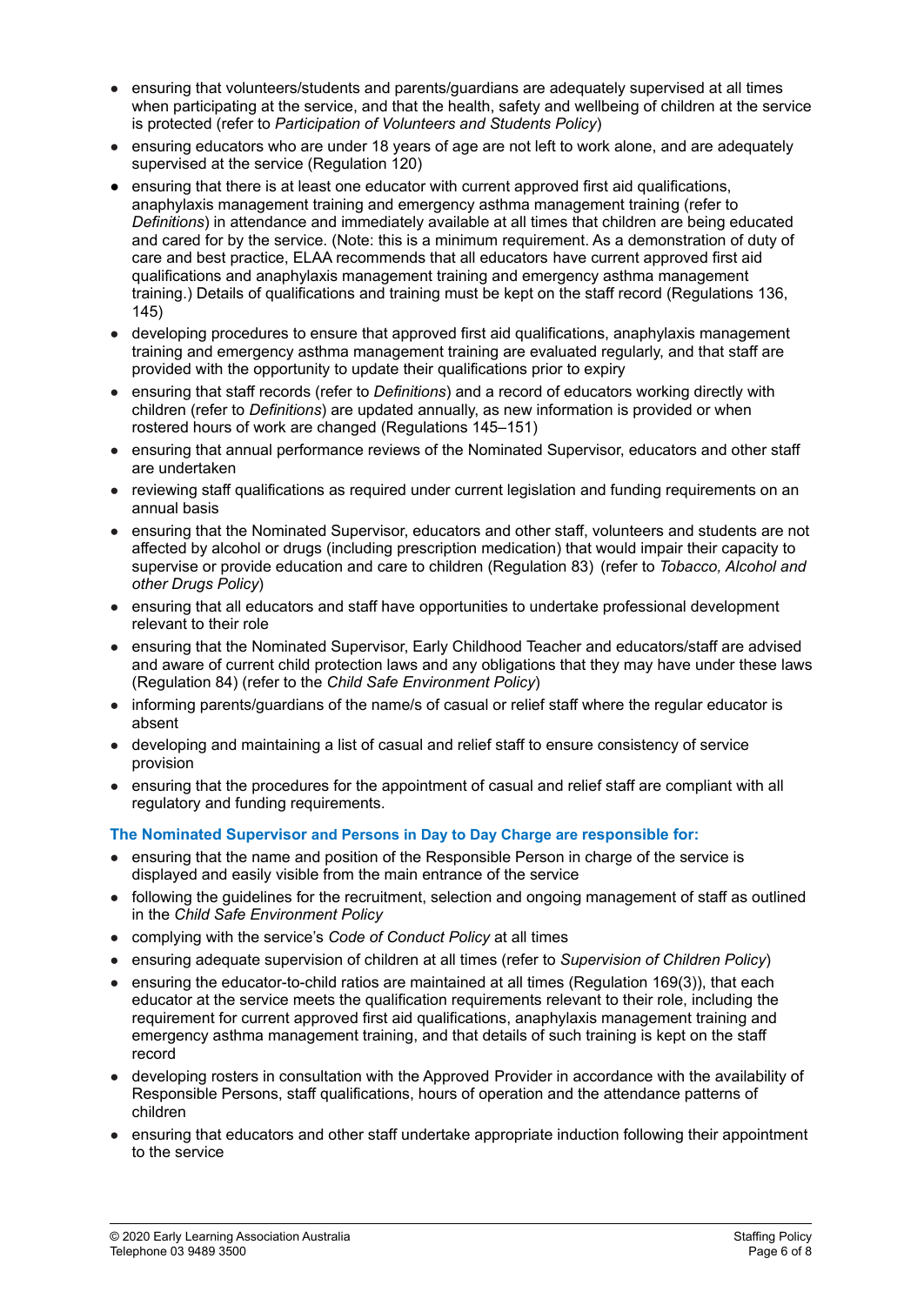- ensuring that all early childhood teachers, educators and staff have opportunities to undertake professional development relevant to their role
- participating in an annual performance review
- ensuring that less experienced early childhood teachers, educators and others engaged to be working with children are adequately supervised
- ensuring educators who are under 18 years of age are not left to work alone and are adequately supervised at the service
- providing details of their current WWC Clearance or VIT registration for the staff record
- confirming status of Working with Children Clearance or VIT registrations of staff
- ensuring that they are not affected by alcohol or drugs (including prescription medication) that would impair their capacity to supervise or provide education and care to children (Regulation 83) (refer to Tobacco, Alcohol and other Drugs Policy)
- ensuring that they are aware of current child protection laws and any obligations that they may have under these laws (refer to *Child Safe Environment Policy*)
- informing parents/guardians of the name/s of casual or relief staff where the regular educator is absent.

#### **Early childhood teachers, educators and all other Staff are responsible for:**

- complying with the service's *Code of Conduct Policy* at all times
- ensuring that they are not affected by alcohol or drugs (including prescription medication) that would impair their capacity to supervise or provide education and care to children (refer to *Tobacco, Alcohol and other Drugs Policy)*
- providing details of their current WWC Clearance or VIT registration and where relevant Criminal Records Check for the staff record
- **●** undertaking the required induction program following appointment to the service
- advising the Working With Children Check VIctoria at the Department of Justice and Regulation of any relevant change in circumstances, including change of name, address, contact details and change of employer organisation, including changes to the organisation's contact details
- where the role involves working with children, providing adequate supervision at all times (refer to *Definitions* and *Supervision of Children Policy*)
- maintaining educator-to-child ratios at all times
- maintaining current approved qualifications relevant to their role, including first aid qualifications, anaphylaxis management training and emergency asthma management training
- participating in an annual performance review
- undertaking professional development relevant to their role to keep their knowledge and expertise current
- supervising educators at the service who are under 18 years of age, and ensuring that they are not left to work alone
- ensuring that they are aware of current child protection laws and any obligations that they may have under these laws (refer to *Child Safe Environment Policy*).

**Parents/guardians, volunteers and students on placement are responsible for:**

- reading this *Staffing Policy*
- complying with the Code of Conduct for Parents/Guardians (refer to the *Code of Conduct Policy*) at all times
- complying with the law, the requirements of the *Education and Care Services National Regulations 2011*, and all service policies and procedures
- following the directions of staff at the service at all times to ensure that the health, safety and wellbeing of children is protected.